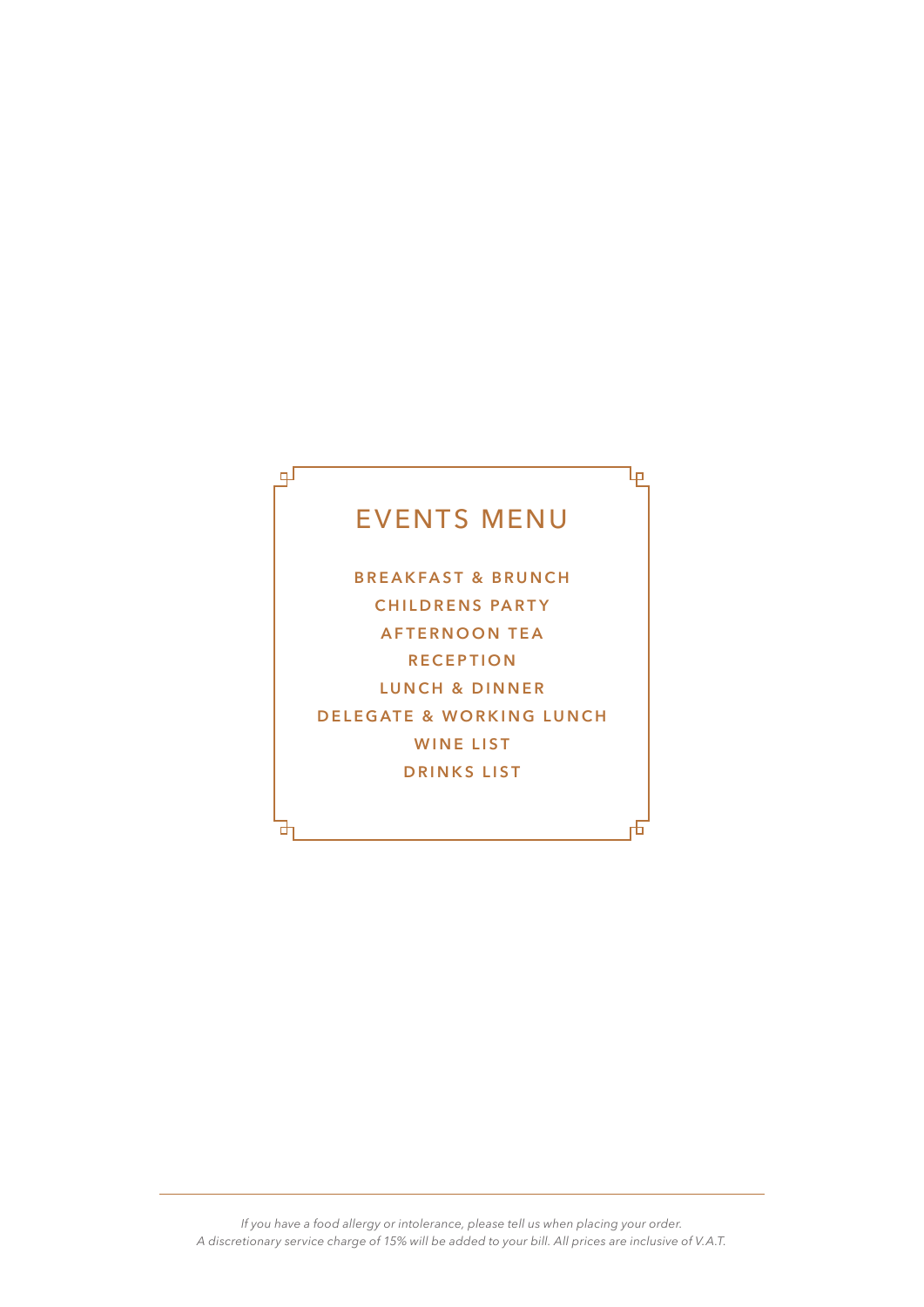## CADOGAN ROOMS BRUNCH **£55 PER PERSON**

## **FOR THE TABLE**

The Cadogan bakery selection of muffins and pastries (v)

Fresh seasonal fruit and berries  $(v)$ 

Freshly brewed filter coffee, tea and pressed fruit juices

British cold meats and cheese

Individual yoghurts (v)

#### **HOT SELECTION**

*Please select one of the below*

Smoked salmon scrambled eggs

Avocado on toast, poach eggs

Eggs Benedict | Royale | Florentine (v)

Potato rosti, fried duck egg

Smoked haddock, poached egg, hollandaise

Buttermilk pancakes, vanilla cream, maple syrup

Var salmon, citrus, avocado

Roast chicken Caesar salad

#### **COCKTAILS**

صا

石

ᆗ

Brasserie Mary - £15

Mimosa al Garibaldi - £15

*also available without alcohol*

*Kindly select one menu for your party and we will be delighted to cater for any menu or dietary requests.*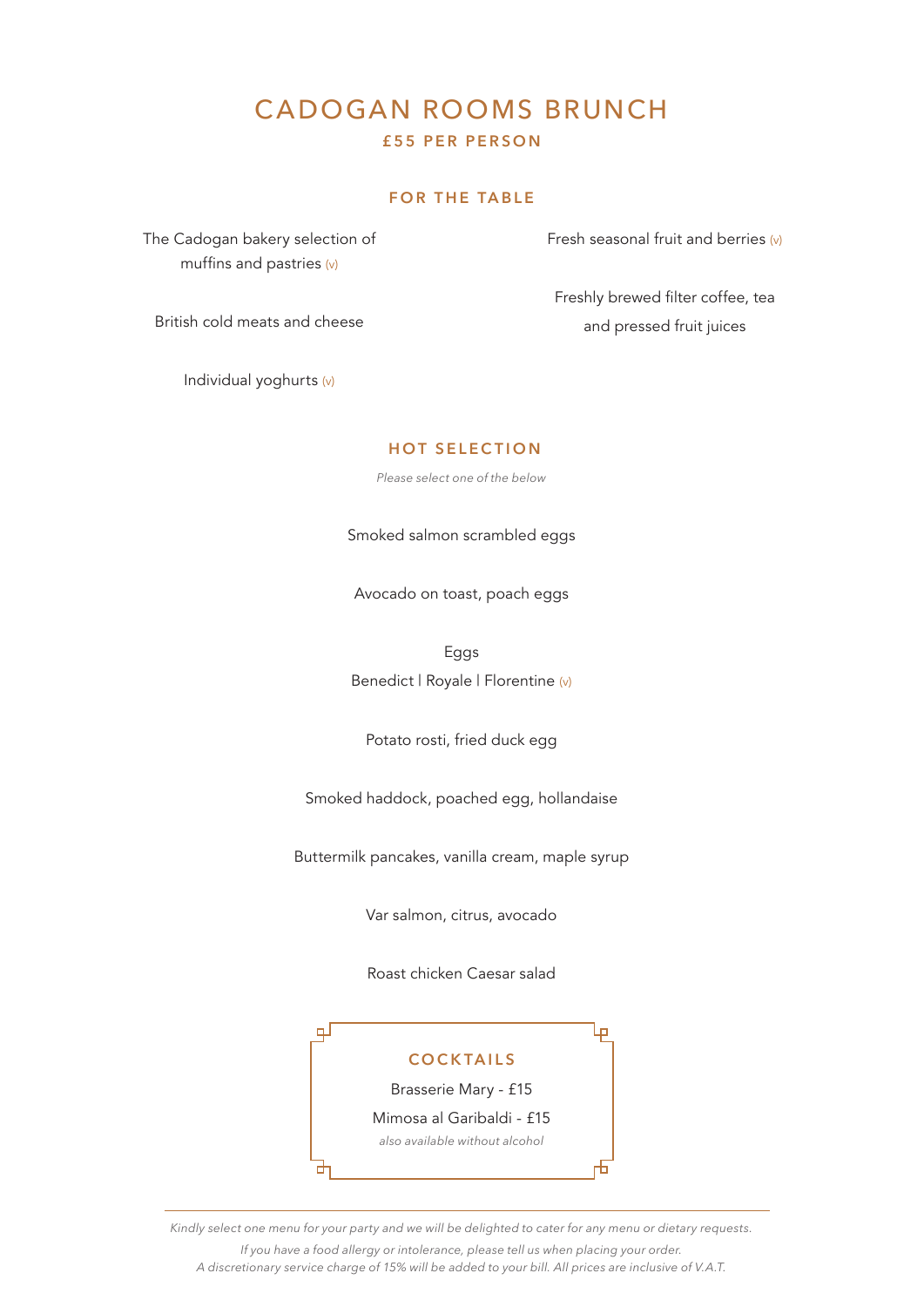## CONTINENTAL BREAKFAST **£35 PER PERSON**

The Cadogan bakery selection of muffins and pastries (v)

Individual yoghurts (v)

Fresh seasonal fruit and berries (v)

Freshly brewed filter coffee, tea and pressed fruit juices

## CADOGAN ROOMS BREAKFAST **£40 PER PERSON**

### **CONTINENTAL BREAKFAST PLUS**

*Please select one of the below*

#### **FULL ENGLISH BREAKFAST**

Cumberland sausage, streaky bacon, tomato, portobello mushroom, black pudding

#### **SMOKED SALMON**

scrambled eggs

#### **FULL VEGETARIAN (V)**

Plant based sausage, vine tomato, mushroom, hash brown, choice of eggs

#### **EGGS**

Benedict | Royale | Florentine (v)

#### **POTATO ROSTI**

Fried egg (v)

*Kindly select one menu for your party and we will be delighted to cater for any menu or dietary requests.*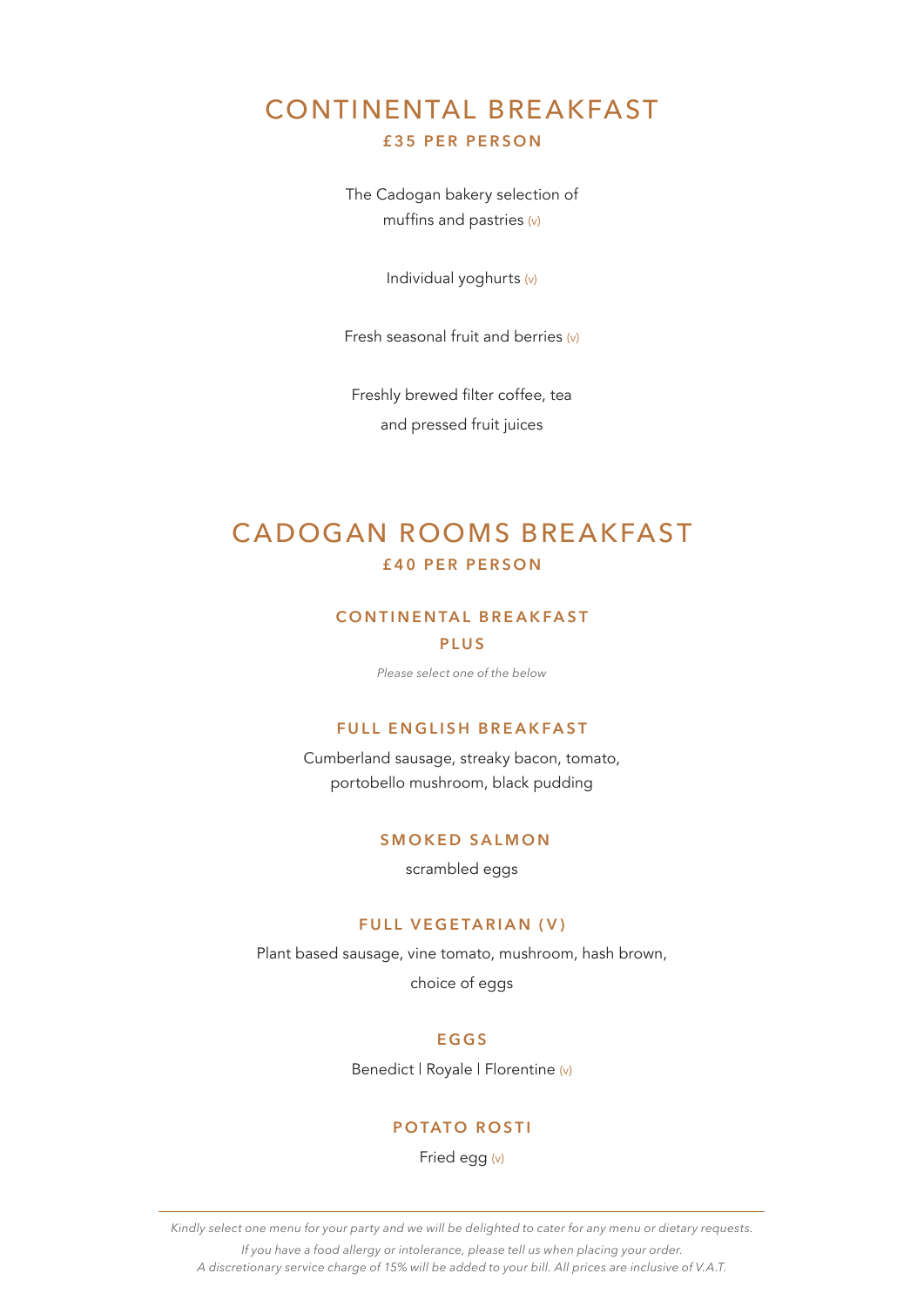## CHILDRENS PARTY MENU **£35 PER PERSON**

| <b>STARTER</b>            | <b>MAIN</b>                      | <b>DESSERT</b>             |
|---------------------------|----------------------------------|----------------------------|
| Prawn cocktail            | Cheese burger                    | Banana split               |
|                           | with chips and little leaf salad |                            |
| Tomato soup (v)           |                                  | Chocolate mousse           |
|                           | Schnitzel                        |                            |
| Vegetable sticks $(v+)$   | fries and salad                  | Fruit fingers, yoghurt dip |
| hummus and cucumber raita |                                  |                            |
|                           | Tomato linguini (v)              | Ice cream                  |
| Watermelon and parma ham  |                                  |                            |
|                           | Fish goujons                     |                            |
|                           | chips and peas                   |                            |

*Kindly select one menu for your childrens party and we will be delighted to cater for any menu or dietary requests.*

# CHILDRENS AFTERNOON TEA **£35 PER PERSON**

### **SANDWICHES**

Cheddar cheese on tomato bread (v) Peanut butter & jam on white bread (v) Smoked ham on granary bread

#### **SAVOURY**

Chicken roll Mushroom tart

## **SWEET**

Carrot cake, cream cheese frosting Caramelised pear frangipane Meyer lemon and raspberry

## **FRUIT & PLAIN SCONES**

Freshly baked every day, served with jam & Rodda's clotted cream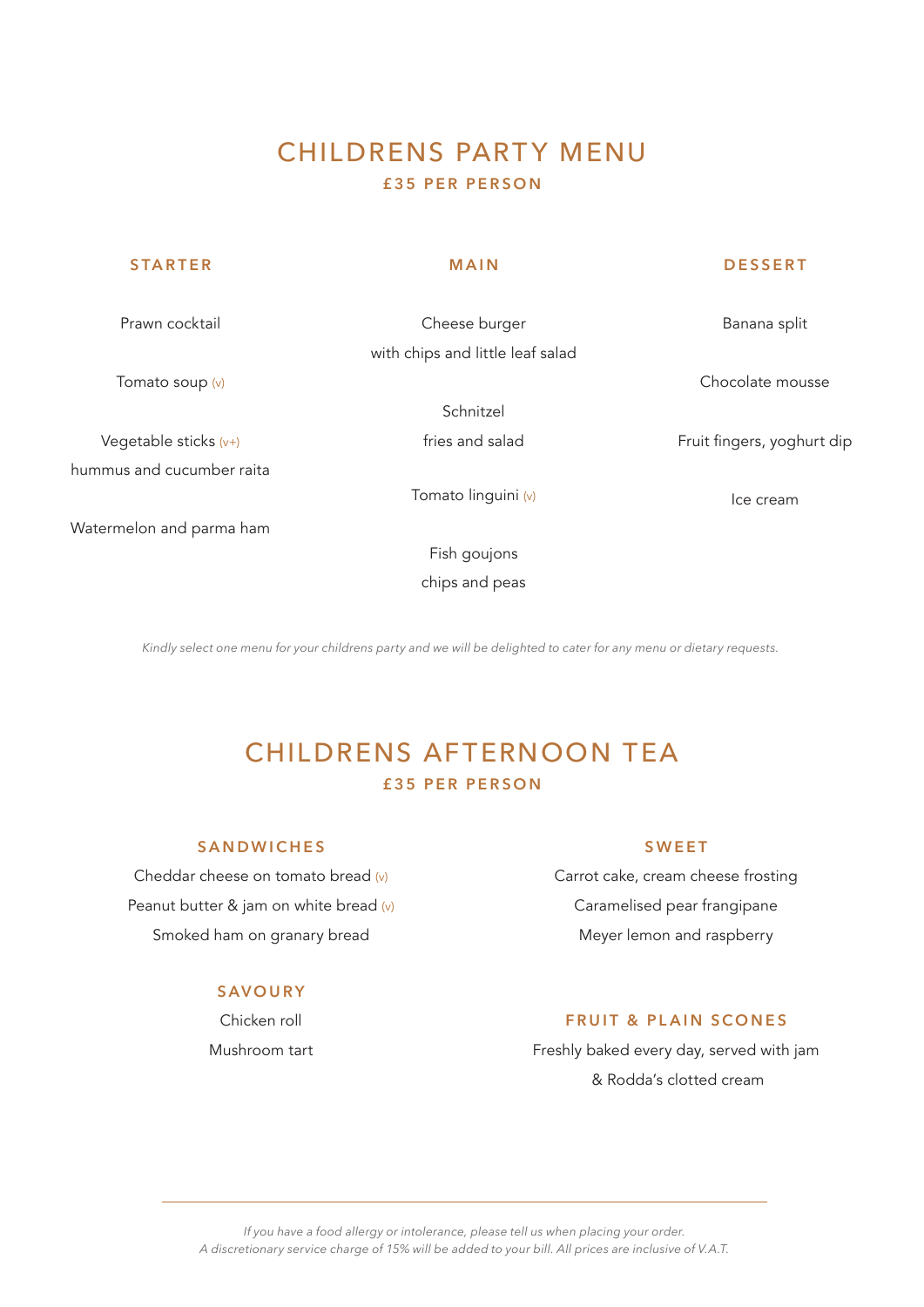## AFTERNOON TEA **£60 PER PERSON**

#### **SANDWICHES**

Chicken with tarragon mayonnaise on white bread Smoked salmon, caper pickled shallot on pumpernickel Honey-glazed ham, mustard mayo on campagrain bread Cucumber, dill cream cheese on white bread Rich yolk egg & cress on brioche bread

## **SAVOURY**

Chicken Pate en Croute, homemade pickles Colston bassett stilton tart, caramelised red onion

#### **FRUIT & PLAIN SCONES**

Freshly baked every day, served with jam & Rodda's clotted cream

## **SWEET & CAKES**

Coffee and mascarpone eclair Carrot Cake, cream cheese frosting Caramelised pear frangipane Meyer lemon and raspberry Dark chocolate mousse, tonka cream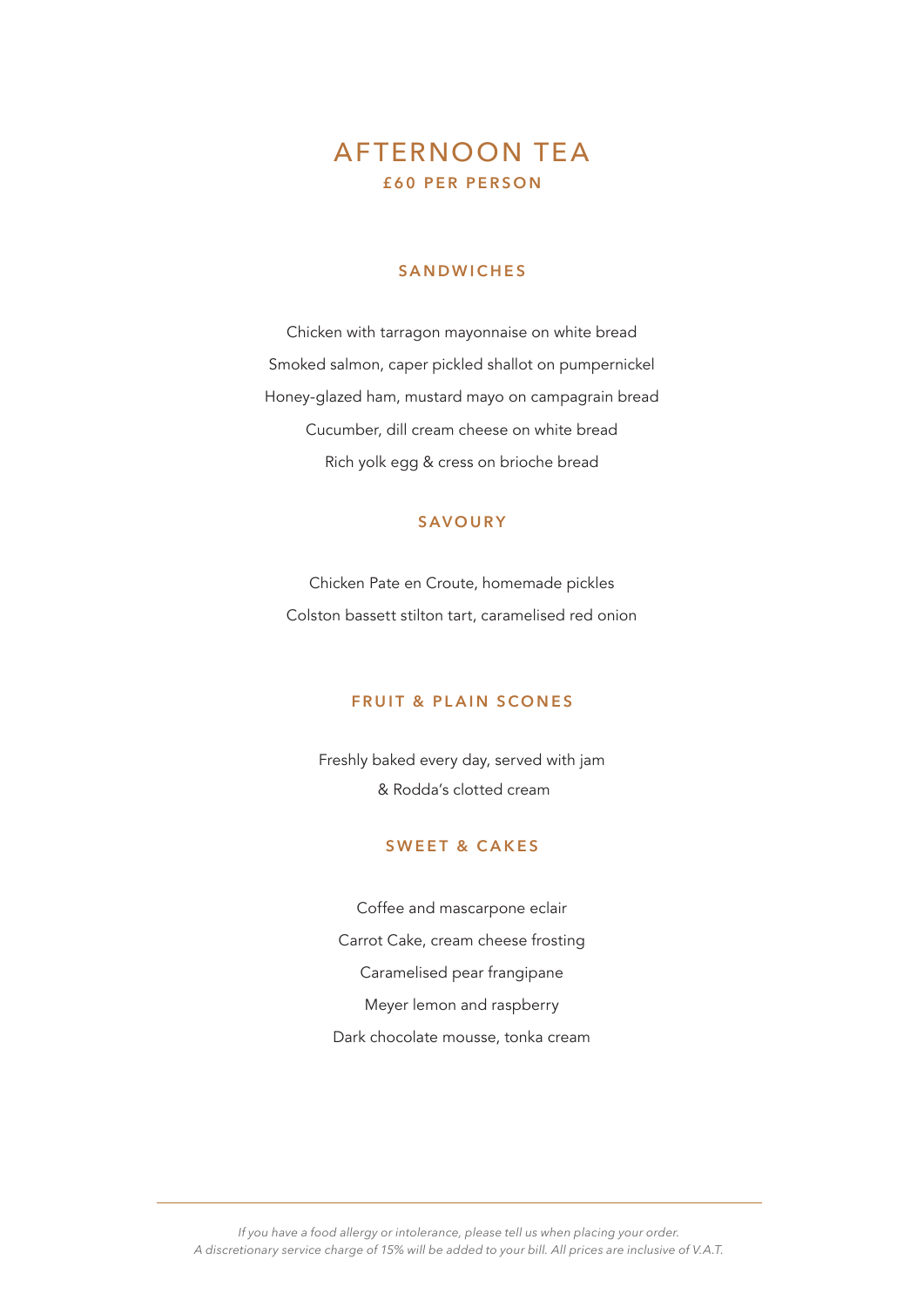# **RECEPTION**

### **BOWL FOOD**

## **COLD**

#### **HOT**

| Artichoke truffle salad (v)       | Beef bourguignon               |
|-----------------------------------|--------------------------------|
| Beetroot, orange, walnut $(v+)$   | Lamb navarin, turnip, leek     |
| Burrata, tomato, pea (v)          | Halibut, carrot, shellfish     |
| Salmon, fennel, tomato            | Octopus, potato, salsa verde   |
| Lobster cocktail (supplement £5)  | Agnolotti, mushroom, sage (v)  |
| Tuna tartar, kimchi, crispy onion | Seasonal risotto $(v+)$        |
| Beef tartare                      | Potato, parsley, mushroom (v+) |

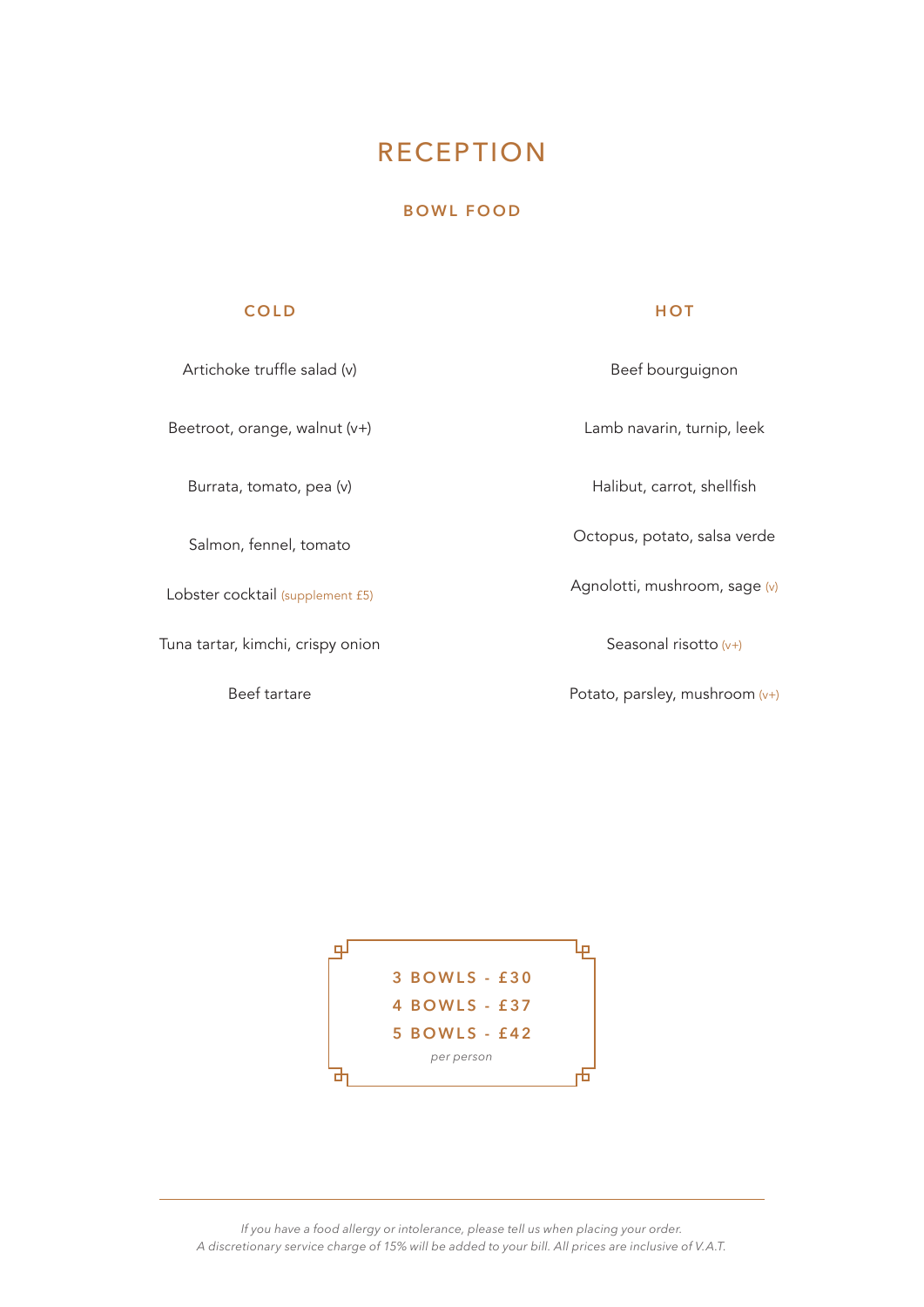# **RECEPTION**

### **CANAPES**

Tunworth mousse tart  $(v)$ 

Chicken satay, peanut dip

Leek and smoked bacon tart

Salt cod croquette, tomato relish

Beef tartare cornet

Lamb kofta, mint yoghurt

Asparagus tartlet  $(v+)$ 

Chickpea chip, spiced tomato (v+)

Comte gougere (v)

Spinach and parmesan arancini (v)

Teriyaki salmon

Ponzu tuna, avocado, coriander

Goats cheese tartlet, caramelised onion (v)

Potato truffle foam (v+)

Grilled octopus romesco sauce

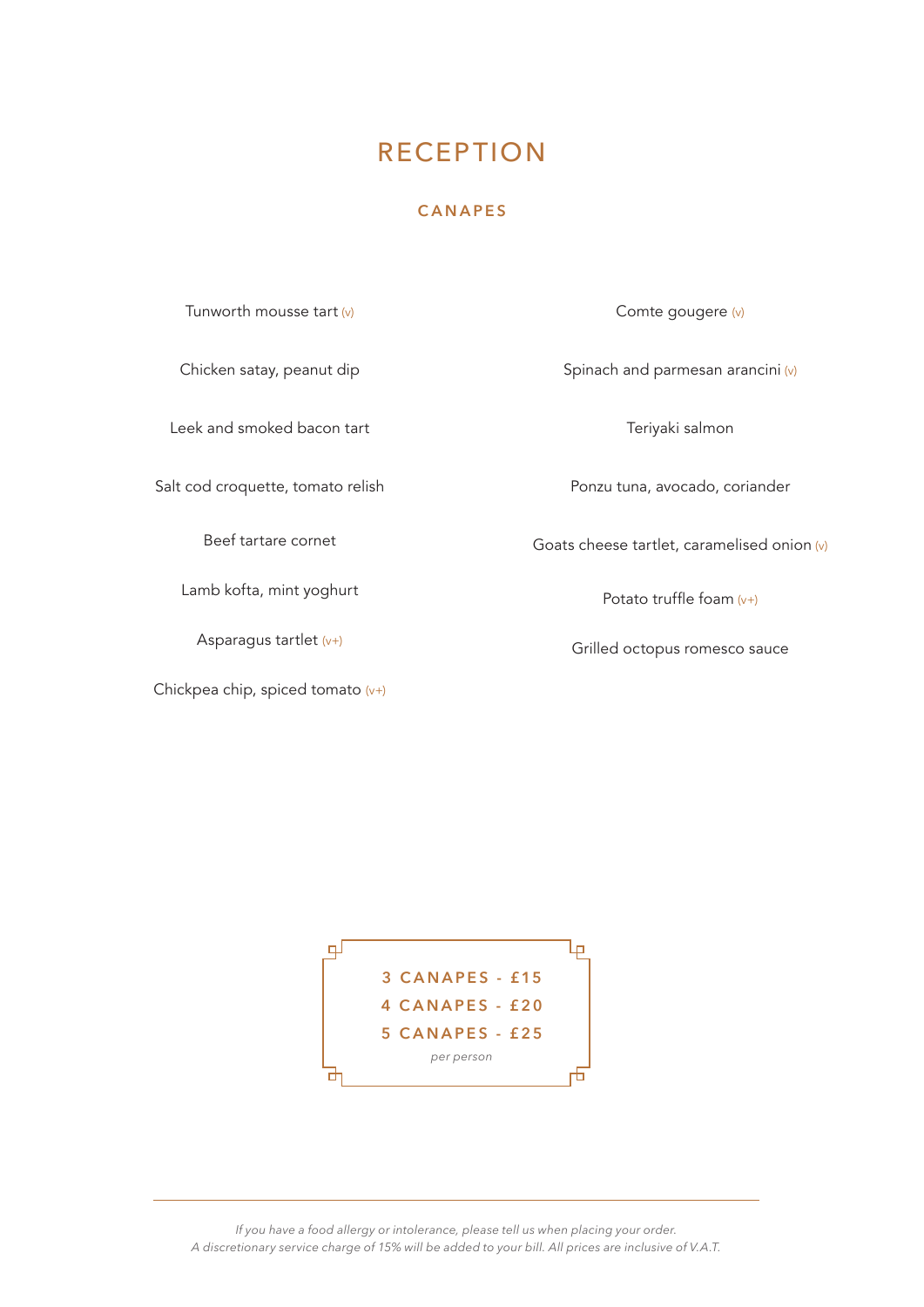# BANQUETING MENU

#### **STARTER**

Smoked salmon, crab terrine cucumber, chive

> Classic prawn and lobster cocktail

Var salmon citrus, avocado

Lalee crudo pomegranate, radish, chive Lobster, carrot, lemon (supplement £5)

Traditional beef tartare pomme gaufrette

Tuna tartare kimchi, crispy onion

> Shellfish ravioli celery, bisque

Burrata tomato, basil (v)

Cheese souffle green beans, apple (v)

Beetroot orange, walnut (v+)

Artichoke truffle salad Cornish leaves, truffle dressing  $(v+)$ 

#### **MIDDLE**

Potato, lovage, mushroom (v+)

Tuna tartare kimchi, crispy onion

Agnolotti, mushroom, sage (v)

Ballotine of Dover sole grape, champagne (supplement £5)

Lalee crudo pomegranate, radish, chive

Seasonal risotto  $(v+)$ 

Beetroot, orange, walnut (v+)

Artichoke truffle salad Cornish leaves, truffle dressing (v+)

Octopus, potato, salsa verde

ᆗ Lр **3 COURSE - £85 4 COURSE - £100 ADDITIONAL COURSE - £15**

*Kindly select one menu for your party and we will be delighted to cater for any menu or dietary requests. If you have a food allergy or intolerance, please tell us when placing your order. A discretionary service charge of 15% will be added to your bill. All prices are inclusive of V.A.T.*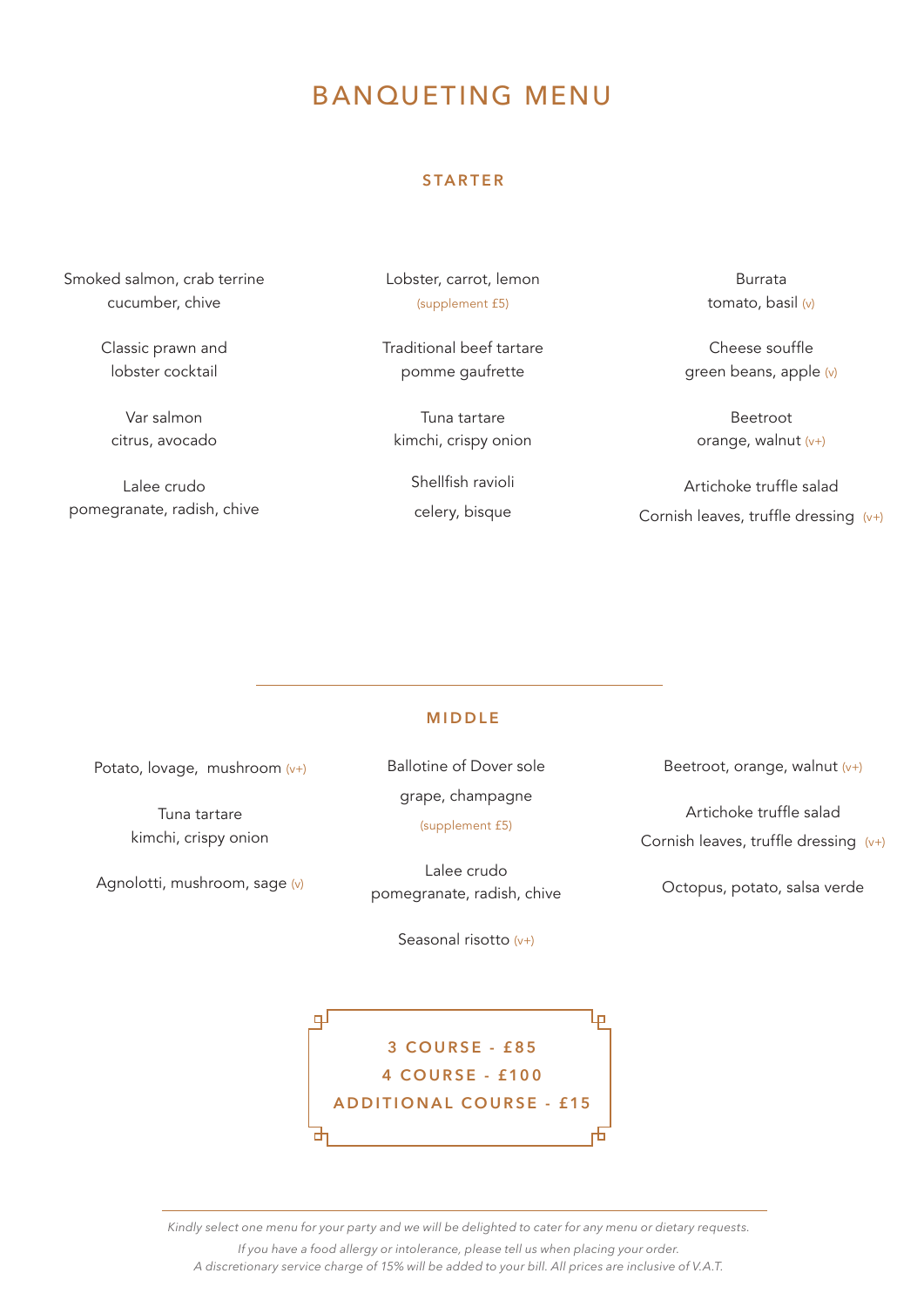# BANQUETING MENU

#### **MAIN**

Beef wellington

BBQ lobster Cafe de Paris, french fries (supplement £10)

Beef fillet broccoli, Cadogan rooms chips celeriac truffle, Madeira sauce (supplement £10)

> Sea bass leek, fennel, barigoule

Ballotine of Dover sole grape, champagne (supplement £10)

Mushroom risotto chervil, parmesan (v)

Rack of lamb potato fondant, green beans

Roast chicken garlic mashed potatoes, asparagus

Halibut shellfish, crab, carrot

Turbot cauliflower, champagne, caviar (supplement £10)

Vegetable pithivier celeriac, truffle (v+)

Aubergine parmigiana tomato, parmesan, basil (v)

Melba peach creme fraiche chantilly, peach sorbet

> Rum baba crème chantilly

Apple Cheesecake

#### **D E S S E R T**

| Apple tarte tatin                | Chocolate tart and pear   | Fruit pavlova               |
|----------------------------------|---------------------------|-----------------------------|
| caramel sauce, vanilla ice cream | pear sorbet, gru de cacao | meringue, vanilla chantilly |

Vanilla Mille Feuille caramelised puff pastry, vanilla ice cream

> Paris-Brest hazelnut praline

Fraisier strawberry sorbet

Tiramisu

Carrot cake (v+)

Lemon tart meringue

Neals Yard British cheese plate

(supplement £5)

*Kindly select one menu for your party and we will be delighted to cater for any menu or dietary requests. If you have a food allergy or intolerance, please tell us when placing your order.*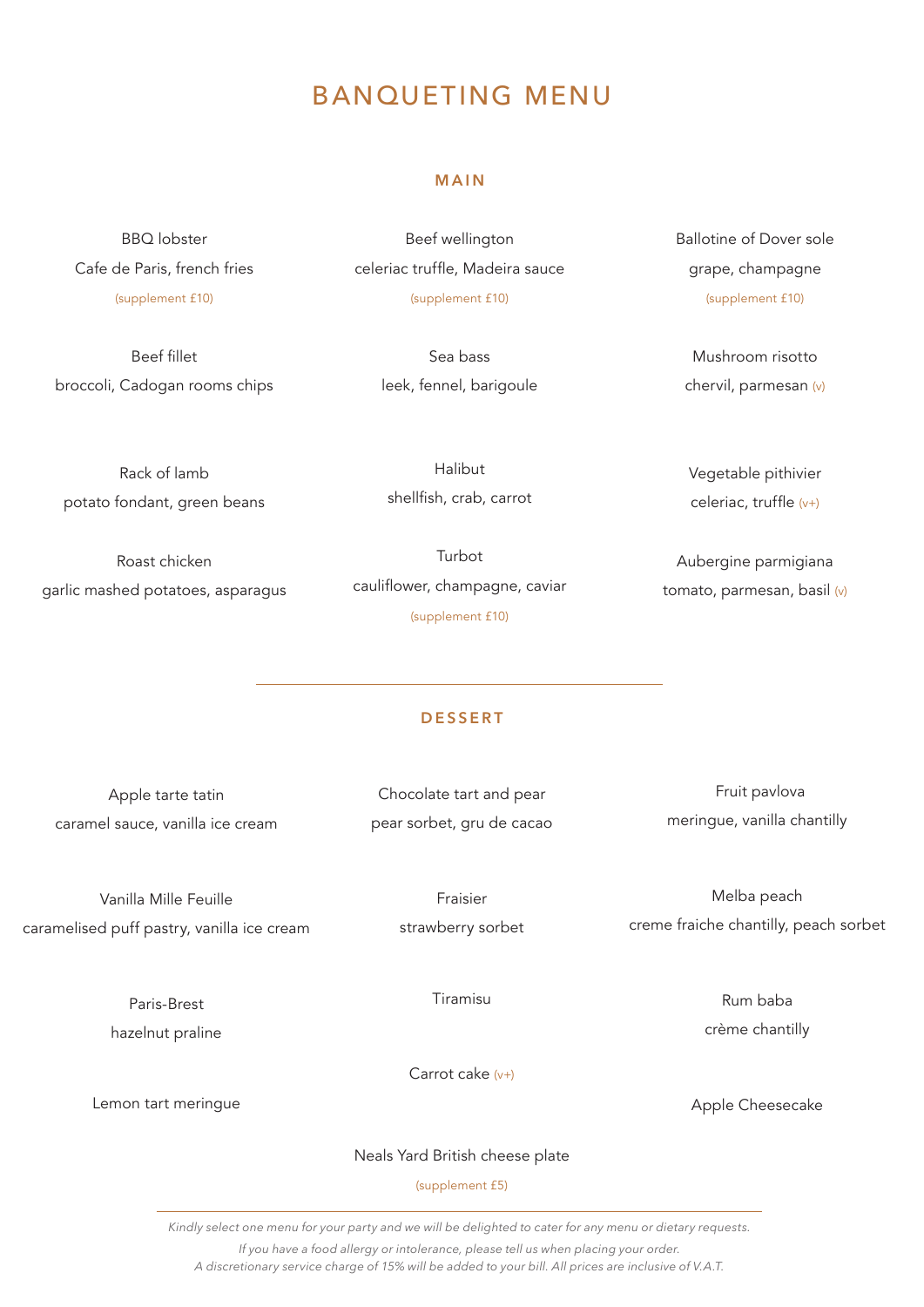## DAILY DELEGATE **£130 PER DELEGATE**

#### **ON ARRIVAL**

Selection of patries Berry smoothie Yoghurt pot, fruit compote

#### **MORNING BREAK**

Shortbread biscuits Homemade power bars

#### **COLD & HOT WORKING LUNCH**

Soft drink selection

#### **AFTERNOON BREAK**

Afternoon tea cakes Seasonal fruit plate

#### **BEVERAGES**

*Replenished throughout the meeting*

Still & Sparkling Water

Freshly brewed filter coffee, espresso and tea selection

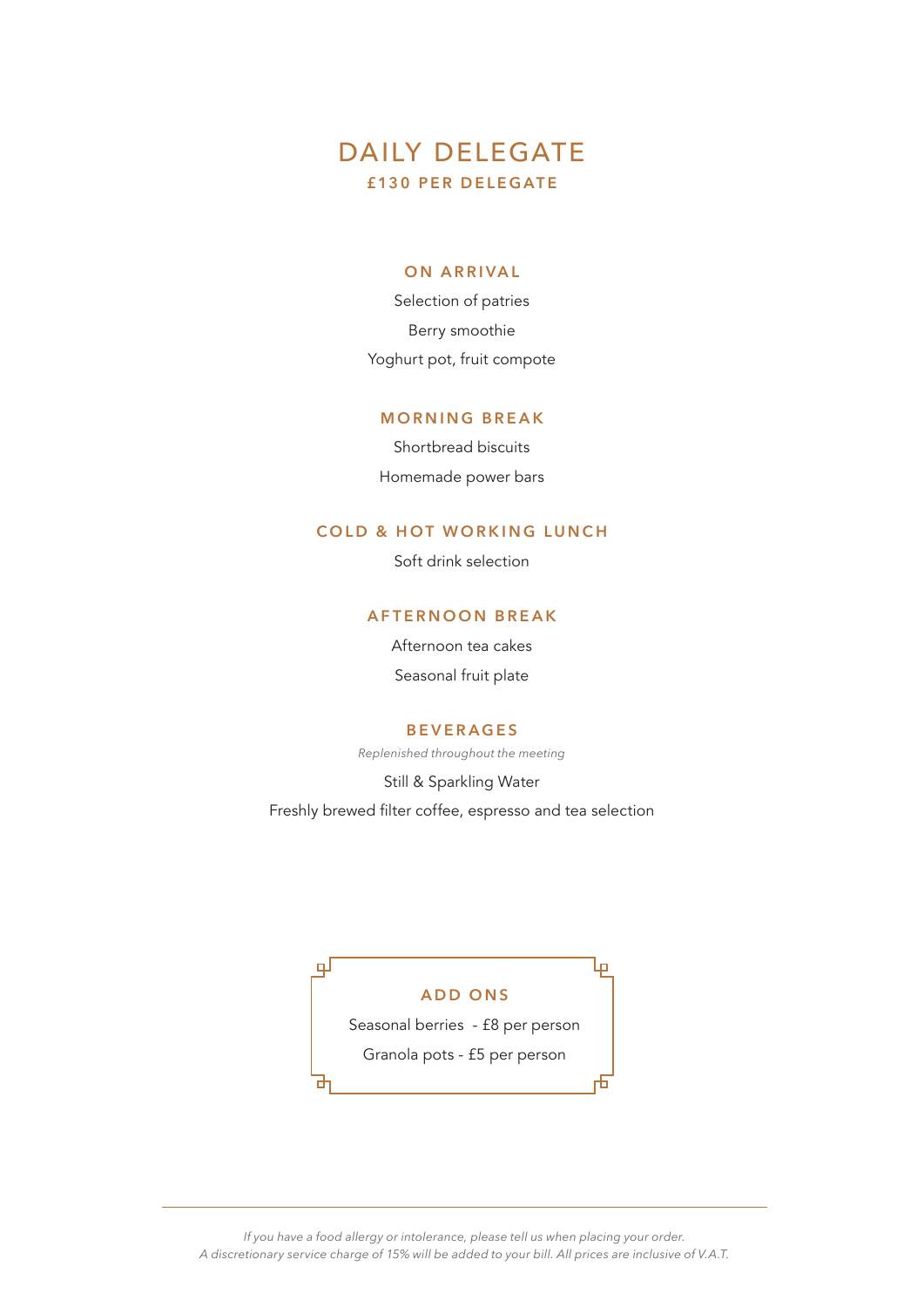# WORKING LUNCH

## COLD **£35 PER PERSON**

## **SALADS**

Selection of four seasonal salads

## **SANDWICHES**

Selection of seasonal afternoon tea sandwiches

## **BOARDS**

Smoked salmon board Charcuterie board

### **BOWL FOOD**

*Please select one of the below*

Artichoke truffle salad (v) Beetroot, orange, walnut (v) Burrata, tomato, pea (v) Salmon, fennel, tomato Tuna tartar, kimchi, crispy onion Beef tartare

#### **SWEET**

Selection of seasonal desserts

## **HOT £ 4 5 P E R P E R S O N**

## **COLD WORKING LUNCH PLUS**

*Please select one of the below*

Beef bourguignon Lamb navarin, turnip, leek Halibut, carrot, shellfish Octopus, potato, salsa verde Agnolotti, mushroom, sage (v) Seasonal Risotto (v+)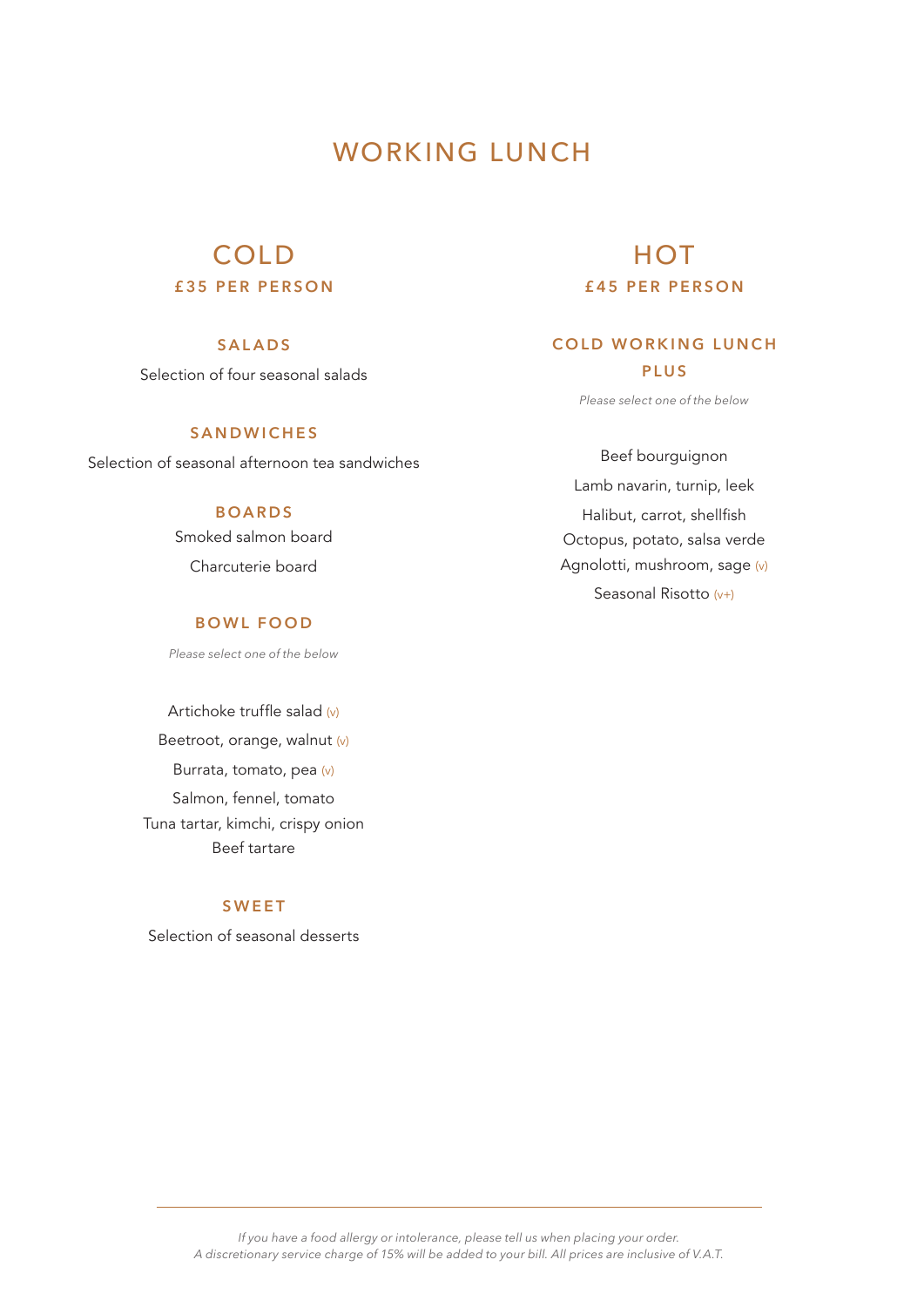# WINE LIST

## **CHAMPAGNE & SPARKLING**

| Rathfinny Wine Estate Classic Cuvée Brut, East Sussex, England 2017 | £75  |
|---------------------------------------------------------------------|------|
| 'R' de Ruinart, Reims, Champagne, France NV                         | £110 |
| Louis Roederer Collection 242, Reims NV                             | £130 |
| Ruinart Blanc de Blancs, Reims, Champagne NV                        | £140 |
| Ruinart Brut Rosé, Reims NV                                         | £140 |
| Laurent Perrier, 'Cuvée Rosé' Brut, Tours sur Marne NV              | £170 |
| Dom Perignon, Epernay 2012                                          | £245 |



*Vintages & prices may be subject to change and availability. A discretionary service charge of 15% will be added to your bill. All prices are inclusive of V.A.T.*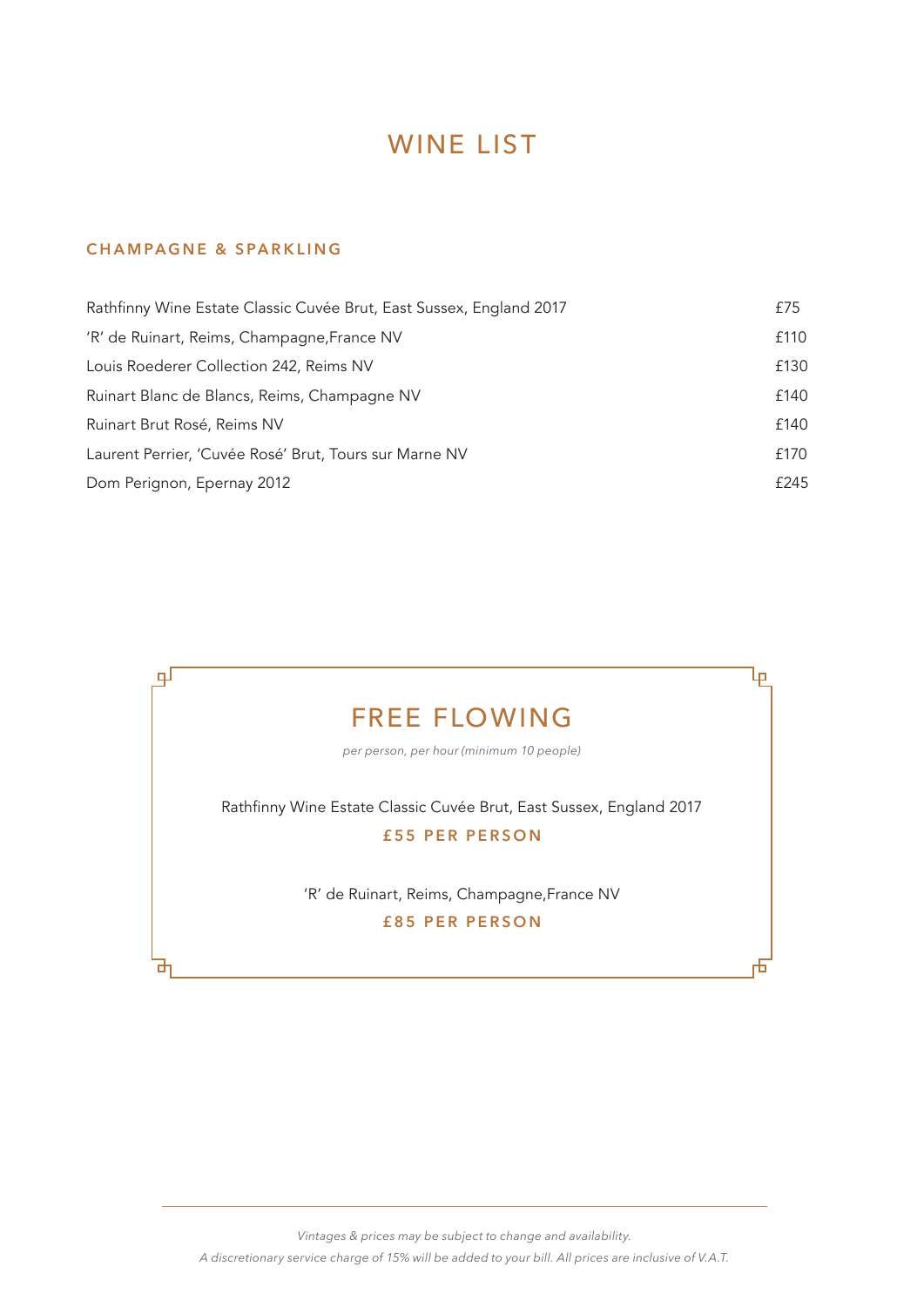# WINE LIST

## **WHITE**

| Picpoul de Pinet, Tournee du Sud, Languedoc Roussillon, France 2020              | £37  |
|----------------------------------------------------------------------------------|------|
| Furmint, Kardos Vineyards Estate Tokaj, Hungary 2020                             | £40  |
| Rioja Blanco, Belezos, Bodegas Zugober, Spain 2019                               | £48  |
| Macon-Solutre, Domaine du Roc des Boutires, Mâconnais, Burgundy, France          | £70  |
| Pascal Jolivet Sancerre, Loire Valley                                            | £72  |
| Pinot Grigio, Livio Felluga, Friuli Venezia Giulia, Italy 2020                   | £75  |
| Chardonnay Adelsheim, Willamette Valley, Oregon 2018                             | £80  |
| Chablis 1er Cru MONTMAINS Domaine Jean Goullay 2020                              | £87  |
| Pernand-Vergelesses, Maison Deux Montille, Côte de Beaune, Burgundy, France 2012 | £100 |
| Puligny Montrachet 1er Cru Champ Gain Domaine Faiveley Burgundy, France 2019     | £195 |

## **RED**

| Garnacha Blend, Gotim Bru, Castell del Remei, Costers del Segre, Catalunya, Spain 2018 | £45  |
|----------------------------------------------------------------------------------------|------|
| Etna Rosso, Fondo Filara, Cantine Nicosia, Sicily, Italy 2020                          | £49  |
| Cabernet Sauvignon Meerlust, Stellenbosch, South Africa 2017                           | £68  |
| Maranges, Domaine Bertrand Bachelet, Côte de Beaune, Burgundy, France 2017             | £73  |
| Les Allées de Cantemerle, Haut-Médoc, Bordeaux, France 2015                            | £85  |
| Crozes Hermitage 'Dom des Lises' Rouge 2019: Maxime Graillot & Thomas Schimettel 2019  | £95  |
| Barolo "Tortoniano", Michele Chiarlo, Piedmont, Italy 2017                             | £130 |
| Chateau Langoa Barton, St-Julien, Bordeaux, France 2006                                | £230 |

### **SWEET**

| Muscat Orange, 'Essensia' Andrew Quady, Madera, California 2018 (375ml) | £45 |
|-------------------------------------------------------------------------|-----|
| Castelnau de Suduiraut, Sauternes, France, 2013 (375ml)                 | £58 |
| Krohn Colheita, Douro, Portugal, 2005 (750ml)                           | f75 |

*Vintages & prices may be subject to change and availability.*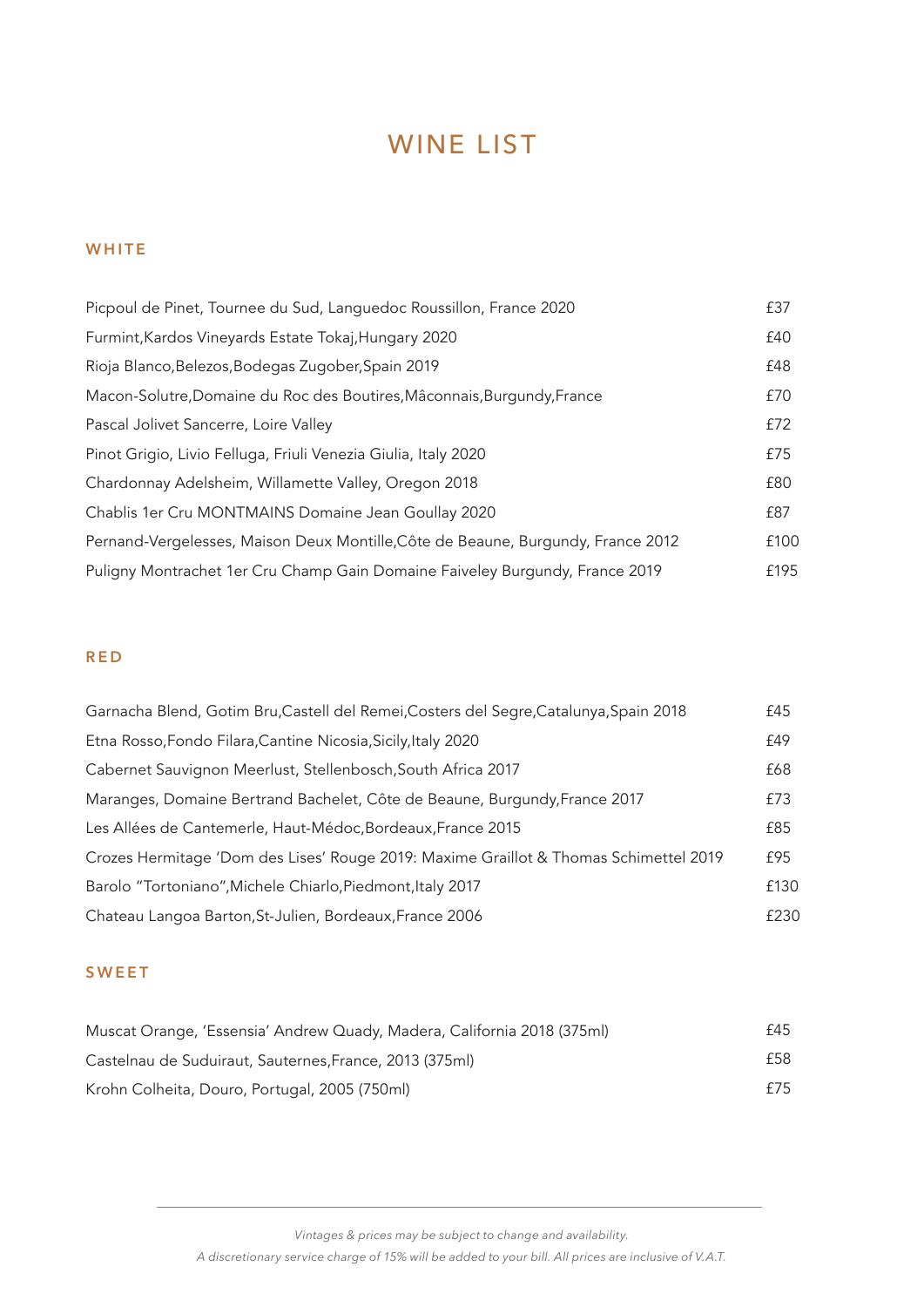# BEER & CIDER

## **B E E R**

| Lucky Saint. Unfiltered Low Alcohol - Lager (UK)    | £5 |
|-----------------------------------------------------|----|
| 1936 Biere. Locher - Lager (Switzerland)            | £7 |
| Toast - Planet - Saving Pale Ale (UK)               | £7 |
| Cold Spark - Pale Ale (UK)                          | £7 |
| Faith. Northern Monk Brew Co. - Pale Ale (can) (UK) | £8 |
| Freedom Pils - Pilsner (UK)                         | £7 |
|                                                     |    |
| <b>CIDER</b>                                        |    |

| Aspall Draught - Suffolk Cider (UK) |  |
|-------------------------------------|--|
| Sassy Cider Brut (France)           |  |

# WHISKEY & BOURBON

| <b>SINGLE MALT</b>                          | GLS   BTL      |
|---------------------------------------------|----------------|
| Talisker 10yrs (Island)                     | £15   £150     |
| Glenfiddich 12yrs (Speyside)                | £16   £160     |
| Laphroaig 10yrs (Islay)                     | £18   £180     |
| Aberfeldy 12yrs (Highland)                  | £18   £180     |
| Springbank 15yrs (Campbeltown)              | £22   £220     |
| <b>BLENDED MALT</b>                         |                |
| Johnnie Walker Black Label 12yrs (Scotland) | £15   £150     |
| Monkey Shoulder (Scotland)                  | £16   £160     |
| <b>BOURBON</b>                              |                |
| Woodford Reserve (USA)                      | $f15$   $f150$ |
| Maker's Mark (USA)                          | £15   £150     |
| Eagle Rare 10yrs(USA)                       | £17   £170     |
| Maker's 46 (USA)                            | $£17$   $£170$ |
|                                             |                |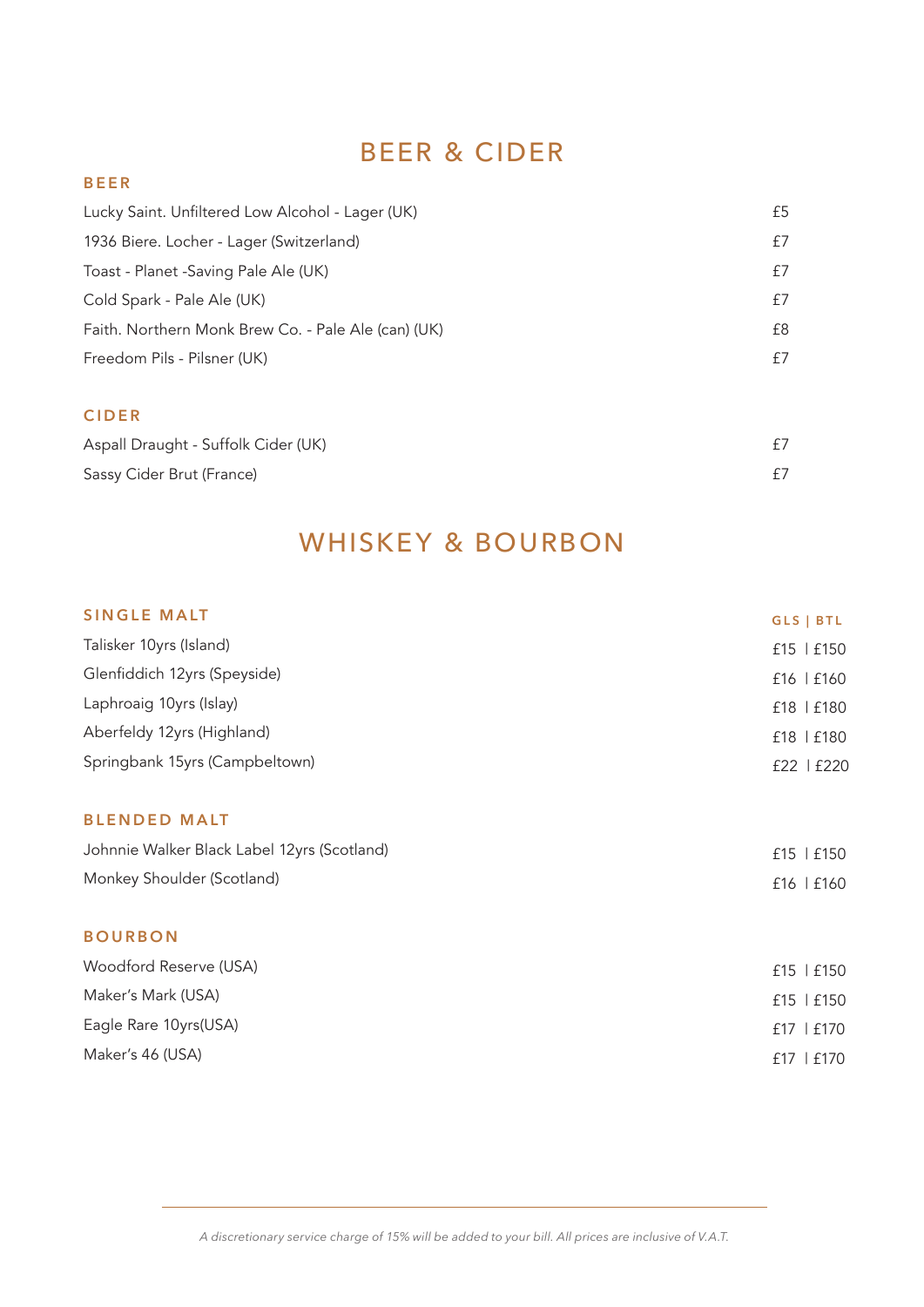# BEER & CIDER SPIRITS

| <b>VODKA</b>                                | GLS   BTL  |
|---------------------------------------------|------------|
| Ketel One (The Netherlands)                 | £15   £150 |
| Sipsmith Sipping (UK)                       | £17   £170 |
| Grey Goose (France)                         | £17   £170 |
| Beluga Gold Line (Russia)                   | £36   £360 |
| GIN                                         |            |
| Bombay Sapphire (UK)                        | £15   £150 |
| Star of Bombay (UK)                         | £16   £160 |
| Hendrick's (UK)                             | £16   £160 |
| Sipsmith VJOP (UK)                          | £17   £170 |
| <b>RUM</b>                                  |            |
| Bacardi Superior Carta Blanca (Puerto Rico) | £12   £120 |
| Bacardi Anejo Cuatro 4yrs (Puerto Rico)     | £14   £140 |
| Diplomatico Reserva Exclusiva (Venezuela)   | £17   £170 |
| Ron Zacapa Centenario Solera 23 (Guatemala) | £23   £230 |
| <b>TEQUILA</b>                              |            |

| Don Julio Blanco (Mexico) | £16 E160   |
|---------------------------|------------|
| Patrón Silver (Mexico)    | £17   £170 |
| Patrón Añejo (Mexico)     | £20   £200 |

# SOFT DRINKS & JUICES

| Coca-Cola                    | £4.5 | Apple           | £5.5 |
|------------------------------|------|-----------------|------|
| Diet Coke                    | £4.5 | Cranberry       | £5.5 |
| Fever Tree Indian Tonic      | £4.5 | Orange          | £5.5 |
| Fever Tree Ginger Beer       | £4.5 | Tomato          | £5.5 |
| Fever Tree Ginger Ale        | £4.5 | Pink Grapefruit | £5.5 |
| Fever Tree Lemonade          | £4.5 | Carrot          | £5.5 |
|                              |      | Pinapple        | £5.5 |
| Jun Kombucha Lemon & Ginger  | £8   | Ginger          | £5.5 |
| Jun Kombucha Hibiscus & Lime | £8   |                 |      |